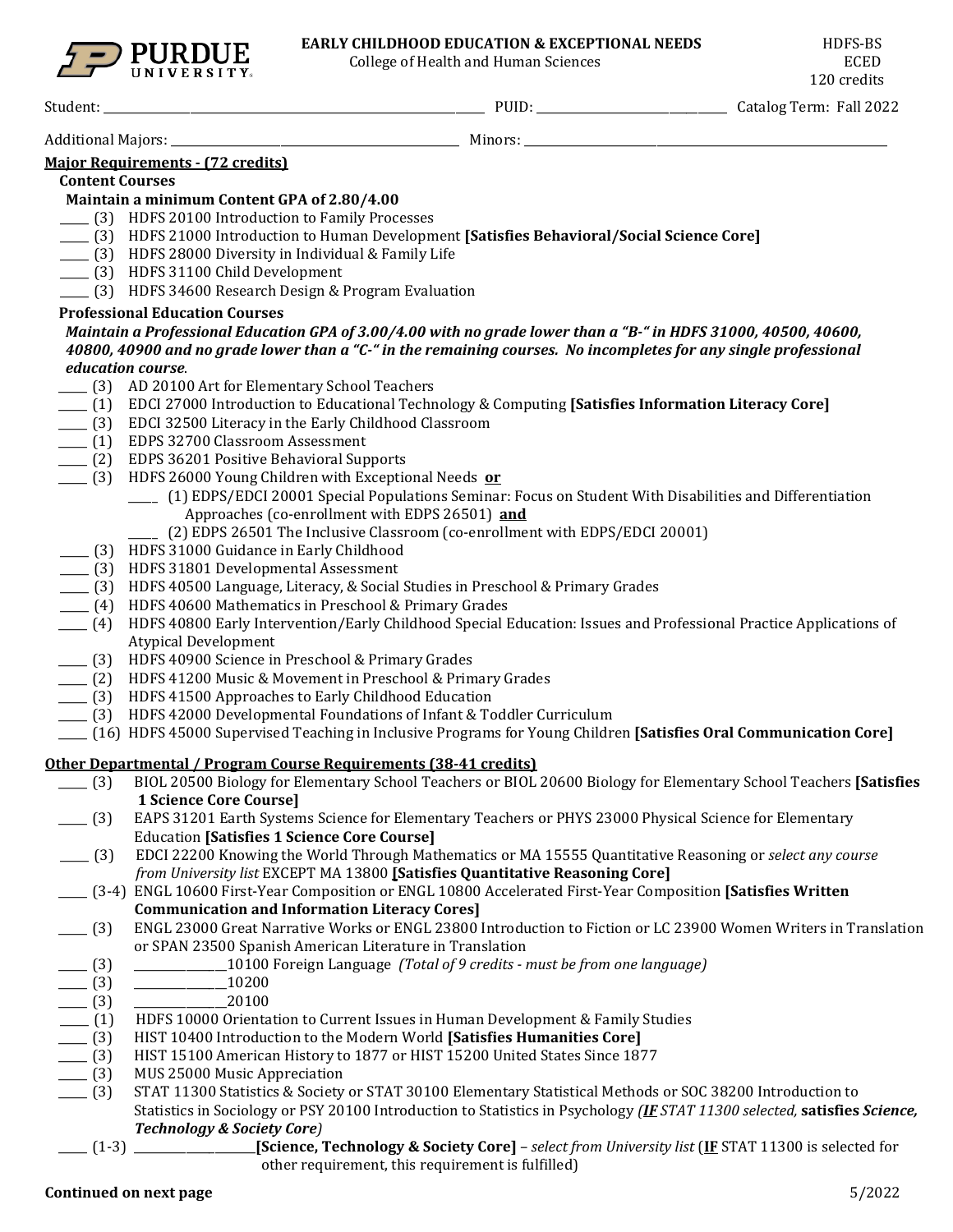\_\_\_\_\_ ( )\_\_\_\_\_\_\_\_\_\_\_\_\_\_\_\_\_\_\_\_\_\_ \_\_\_\_\_ ( ) \_\_\_\_\_\_\_\_\_\_\_\_\_\_\_\_\_\_\_\_\_\_ \_\_\_\_\_ ( ) \_\_\_\_\_\_\_\_\_\_\_\_\_\_\_\_\_\_\_\_\_\_\_ \_\_\_\_\_ ( ) \_\_\_\_\_\_\_\_\_\_\_\_\_\_\_\_\_\_\_\_\_\_

*Minimum 2.80 grade point average required to qualify for admission to teacher education and student teaching. Students must meet criteria for admission to the Teacher Education program.* 

**At least 32 credits of coursework required at 30000 level or higher to meet graduation requirements. 120 semester credits required for Bachelor of Science degree**

University Foundational Learning Outcomes List:<https://www.purdue.edu/provost/students/s-initiatives/curriculum/courses.html>

Foreign Language - must be from one language

Select from American Sign Language, Arabic, Chinese, French, German, Greek, Hebrew, Italian, Latin, Japanese, Portuguese, Russian, or Spanish

A student may elect the Pass / Not-Pass (P/NP) grading option for elective courses only, unless an academic unit requires that a specific departmental course/s be taken P/NP. Students may elect to take University Core Curriculum courses P/NP; however, some major Plans of Study require courses that also fulfill UCC foundational outcomes. In such cases, students may not elect the P/NP option. A maximum of 24 credits of elective courses under the P/NP grading option can be used toward graduation requirements. For further information, students should refer to the College of Health and Human Sciences P/NP Policy.

Students are encouraged to use this advising worksheet as a resource when planning progress toward completion of degree requirements. An Academic Advisor may be contacted for assistance in interpreting this worksheet. This worksheet is not an academic transcript, and it is not official notification of completion of degree or certificate requirements. The University Catalog is the authoritative source for displaying plans of study. The student is ultimately responsible for knowing and completing all degree requirements

5/2022